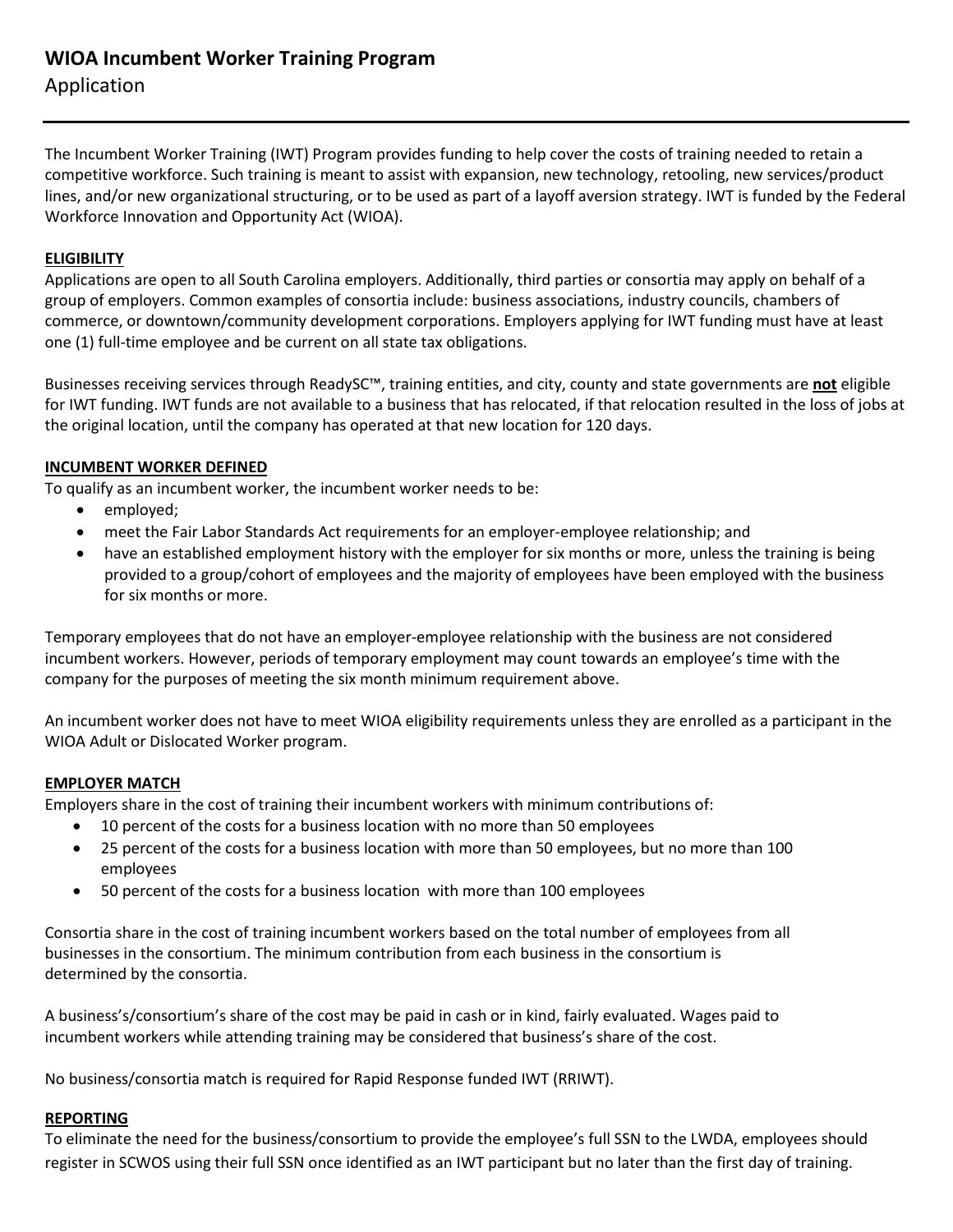Subsequent documentation provided by the business to the LWDA should only need to include the last four digits of the employee's SSN to identify the employee in SCWOS.

Additionally, the business/consortium must provide a list of employees who will participate in training with sufficient documentation to identify the correct employee in SCWOS for completion of the WIOA application and entering relevant activities, including:

- Participant's name
- Date of birth
- Gender
- Ethnicity
- Veteran status
- Highest grade completed
- Training course name
- Actual training start date
- Last four of participant's SSN, or SCWOS User ID or State ID
- Disability status
- Race
- Limited English Proficiency
- Current hourly wage
- ONET code for training
- Projected training end date

The business/consortium must provide and maintain sufficient documentation of the training and resulting outcomes, including:

- Dates of training
- Title and a description of training
- Type and a description of the credential(s) earned
- Number of employees who completed the training program
- Number of employees who earned a credential
- Number of employees who earned a promotion
- Number of employees who earned a wage increase
- Number of existing jobs saved
- Number of new jobs created
- Layoff or closure
- Other outcomes

The business/consortium is required to submit to the LWDA Monthly Program Reports as required by the LWDA, including the Trainee Information and Cumulative Expenditures Forms, and a Final Program Report within 10 days of the training Actual End Date. The information listed above will be required for submission of these reports and SCWOS data entry, and may be needed for any additional reporting required by the LWDA.

## **REIMBURSABLE TRAINING EXPENSES:**

- Tuition
- Instructor/Trainer salaries
- Textbooks/Manuals
- Consumable materials and supplies

## **APPLICATION**

IWT funds (excluding Rapid Response funded IWT) are awarded on a competitive basis. The following applications are given priority:

- Applications that represent an upgrade in employee skills and/or employee wage increases as a result of the training
- Applications with training plans that emphasize occupational skills training
- Applications that represent a layoff avoidance strategy and provide retention opportunities
- Applications for businesses that have not already received an IWT agreement during the prior or current program year

IWT Application Page **2** of **11**  Rapid Response funded IWT requires criteria to determine a layoff risk, and when and whether IWT is an appropriate response. Consideration must be given as to whether, absent the training, a good job will be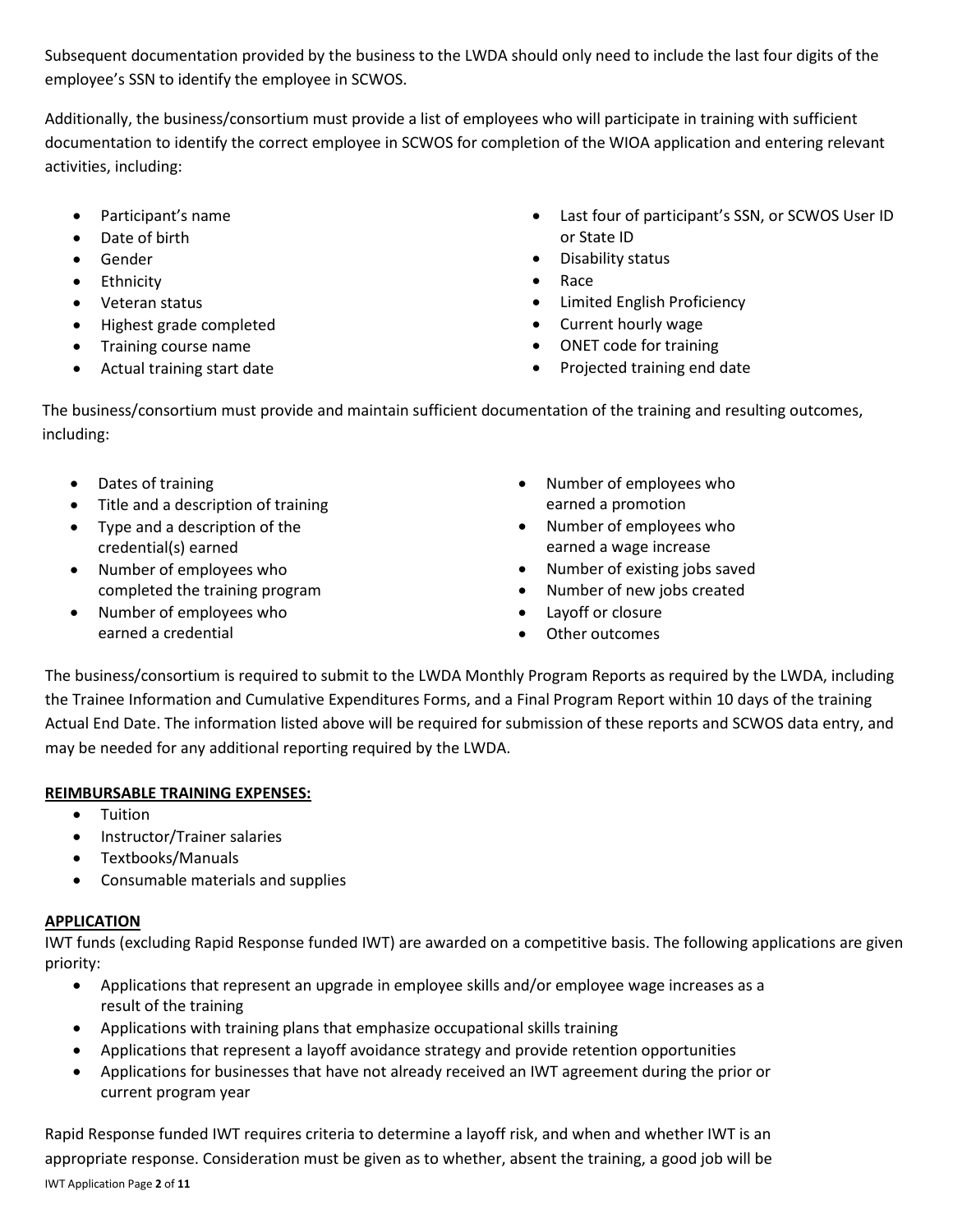lost or degraded, and whether with the training the job will be retained or improved. The following employer and worker group assessment criteria must be used in making such determinations.

Employer Assessment

- The company remains open, but it is phasing out a function which will lead to layoffs unless the workers can be retrained to perform new functions.
- A worker's job has changing skill requirements as a result of external economic or market forces, significant changes in technology or operating processes, rapidly changing industry or occupational job requirements, or emergence of new products.
- The changing skill requirements are outside of normal skill growth and upkeep that would be provided by the employer.
- Training programs reasonably prepare workers to address skill gaps.
- The employer demonstrates a commitment to retain employees or otherwise provide a tangible benefit to employees who receive IWT.

Worker Group Assessment

- Unless provided with training, the potentially laid-off workers do not have marketable, in-demand skills.
- The new skills can be attained in a reasonable period of time.
- The workers have not received formal layoff notices. Such workers can be served with regular WIOA dislocated worker funds.
- There exists a strong possibility of jobs, either with the existing employer or a new employer, if the potentially laid-off workers attain new skills.

Complete the attached IWT Program Application to apply for funding. Any question(s) that cannot be answered in the space provided should be answered on a separate sheet of paper and attached to the back of the application form. Submit the signed, completed application to:

## *IT IS RECOMMENDED THAT YOU SUBMIT YOUR APPLICATION AT LEAST 30 DAYS PRIOR TO THE PROJECTED START DATE OF TRAINING.*

If you have any questions or need assistance in completing the application, please contact: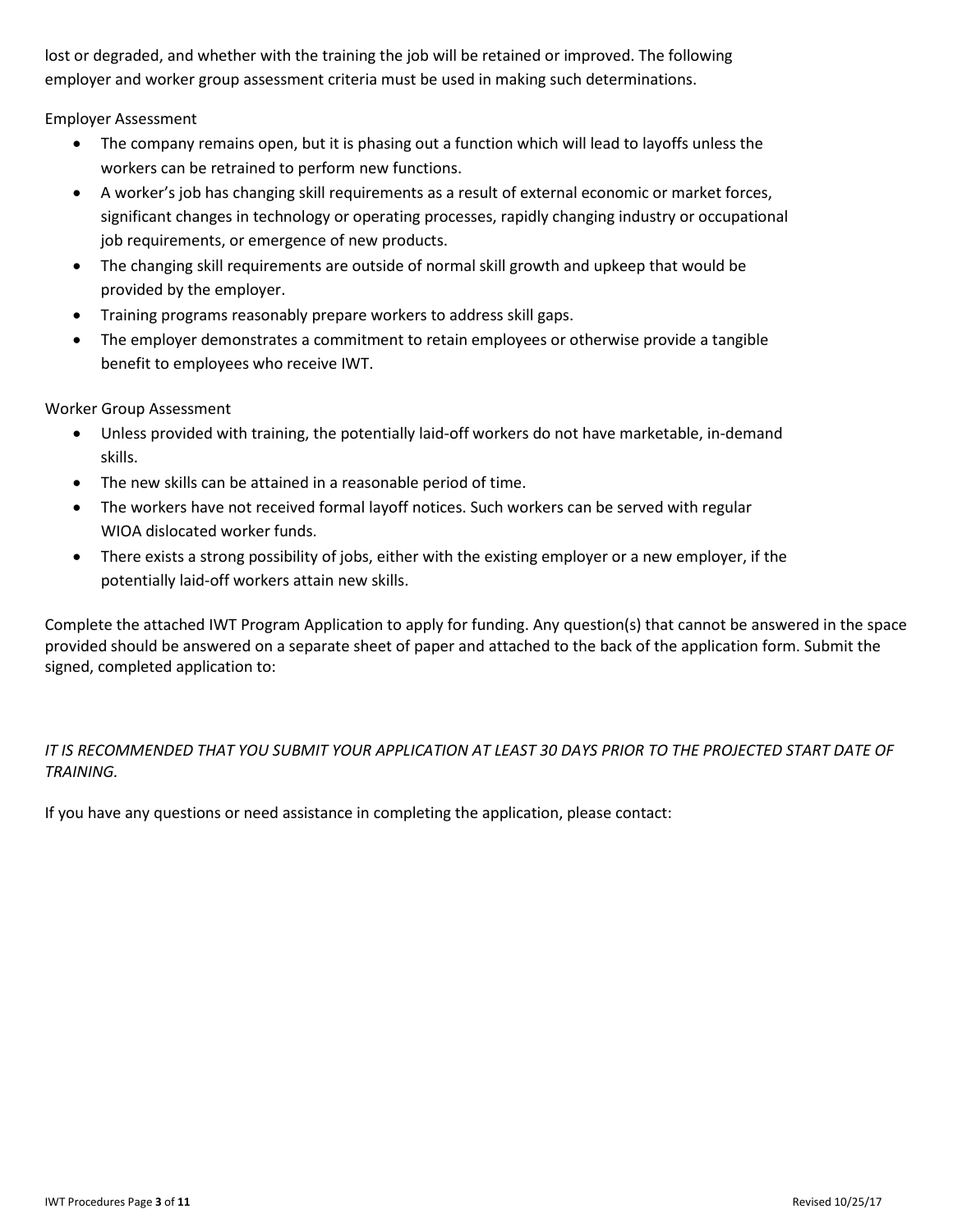|                                                                                                                                                                                                                 | <b>SECTION 1. Business Information</b>                                                                                                |  |                                                                                 |         |                                                                                                            |        |                                     |            |                             |           |
|-----------------------------------------------------------------------------------------------------------------------------------------------------------------------------------------------------------------|---------------------------------------------------------------------------------------------------------------------------------------|--|---------------------------------------------------------------------------------|---------|------------------------------------------------------------------------------------------------------------|--------|-------------------------------------|------------|-----------------------------|-----------|
|                                                                                                                                                                                                                 | <b>Business Name:</b>                                                                                                                 |  |                                                                                 |         |                                                                                                            |        |                                     |            |                             |           |
| <b>Authorized Business Representative:</b>                                                                                                                                                                      |                                                                                                                                       |  |                                                                                 | Title:  |                                                                                                            |        |                                     |            |                             |           |
| Phone:                                                                                                                                                                                                          |                                                                                                                                       |  | Ext.                                                                            |         |                                                                                                            | Fax:   |                                     |            |                             |           |
| Email:                                                                                                                                                                                                          |                                                                                                                                       |  |                                                                                 |         | <b>Website Address:</b>                                                                                    |        |                                     |            |                             |           |
| <b>Street/Mailing:</b>                                                                                                                                                                                          |                                                                                                                                       |  |                                                                                 |         |                                                                                                            |        |                                     |            |                             |           |
| ZIP:<br>City:                                                                                                                                                                                                   |                                                                                                                                       |  |                                                                                 | County: |                                                                                                            |        |                                     |            |                             |           |
|                                                                                                                                                                                                                 |                                                                                                                                       |  | For which business location are you seeking funding?                            |         |                                                                                                            |        |                                     |            |                             |           |
|                                                                                                                                                                                                                 | Date of Inception:<br><b>Years in Business:</b>                                                                                       |  |                                                                                 |         |                                                                                                            |        |                                     |            |                             |           |
|                                                                                                                                                                                                                 |                                                                                                                                       |  |                                                                                 |         |                                                                                                            |        |                                     |            |                             |           |
|                                                                                                                                                                                                                 | <b>Total Number of Full-time Employees:</b>                                                                                           |  | <b>Total Number of Full-time Employees at this Business</b>                     |         | <b>Total Number of Part-time Employees:</b><br><b>Total Number of Part-time Employees at this Business</b> |        |                                     |            |                             |           |
| Location:                                                                                                                                                                                                       |                                                                                                                                       |  |                                                                                 |         | Location:                                                                                                  |        |                                     |            |                             |           |
|                                                                                                                                                                                                                 | <b>Legal Structure of Business:</b>                                                                                                   |  | $\Box$ Sole Proprietor<br>$\Box$ Partnership                                    |         |                                                                                                            | $\Box$ | Corporation<br>(Designation:        |            |                             |           |
| <b>Unemployment Comp ID#:</b><br><b>Employer's Federal ID#:</b>                                                                                                                                                 |                                                                                                                                       |  |                                                                                 |         |                                                                                                            |        |                                     |            |                             |           |
| South Carolina Sales Tax Reg. #:<br><b>NAICS Code:</b>                                                                                                                                                          |                                                                                                                                       |  |                                                                                 |         |                                                                                                            |        |                                     |            |                             |           |
| Is your business current on all State of South Carolina tax obligations?                                                                                                                                        |                                                                                                                                       |  |                                                                                 | П       | <b>YES</b>                                                                                                 | $\Box$ | <b>NO</b>                           |            |                             |           |
|                                                                                                                                                                                                                 |                                                                                                                                       |  |                                                                                 |         |                                                                                                            |        |                                     |            |                             |           |
| $\Box$<br>Has your business received IWT funding before?<br>$\Box$<br><b>YES</b><br><b>NO</b>                                                                                                                   |                                                                                                                                       |  |                                                                                 |         |                                                                                                            |        |                                     |            |                             |           |
| If yes, please indicate the training period:                                                                                                                                                                    |                                                                                                                                       |  |                                                                                 |         |                                                                                                            |        |                                     |            |                             |           |
|                                                                                                                                                                                                                 |                                                                                                                                       |  | Is your business receiving/applying for other public training/consulting funds? |         |                                                                                                            |        |                                     | <b>YES</b> | $\mathcal{L}_{\mathcal{A}}$ | <b>NO</b> |
| If yes, please identify the funding source and type of training/consulting services:                                                                                                                            |                                                                                                                                       |  |                                                                                 |         |                                                                                                            |        |                                     |            |                             |           |
|                                                                                                                                                                                                                 |                                                                                                                                       |  | Has there been a layoff at this site within the last 12 months?                 |         |                                                                                                            |        | $\Box$                              | <b>YES</b> | $\Box$                      | <b>NO</b> |
| If yes:                                                                                                                                                                                                         | Permanent Layoff<br>Number affected:<br>Temporary Layoff<br>Number affected:<br>□<br>$\Box$                                           |  |                                                                                 |         |                                                                                                            |        |                                     |            |                             |           |
|                                                                                                                                                                                                                 | Has the business or part of the business relocated operations within the<br>П<br><b>YES</b><br>$\Box$<br><b>NO</b><br>last 12 months? |  |                                                                                 |         |                                                                                                            |        |                                     |            |                             |           |
| <b>Relocated from:</b><br><b>Relocated to:</b><br><b>Date of Relocation:</b><br>If yes:                                                                                                                         |                                                                                                                                       |  |                                                                                 |         |                                                                                                            |        |                                     |            |                             |           |
| Does your business use SC Works services?                                                                                                                                                                       |                                                                                                                                       |  |                                                                                 | $\Box$  | <b>YES</b>                                                                                                 | $\Box$ | <b>NO</b>                           |            |                             |           |
| $\Box$ List Job Openings<br><b>Mass Hires</b><br>ΙI<br><b>Job Fairs</b><br>If yes, please check all<br>$\Box$<br>Candidate Search<br>H<br>applicable services:<br>Testing & Assessment<br>$\Box$<br>Other:<br>П |                                                                                                                                       |  |                                                                                 | $\Box$  | On-the-Job Training (OJT)<br>Please note: employees cannot<br>and IWT simultaneously.                      |        | participate in both WIOA funded OJT |            |                             |           |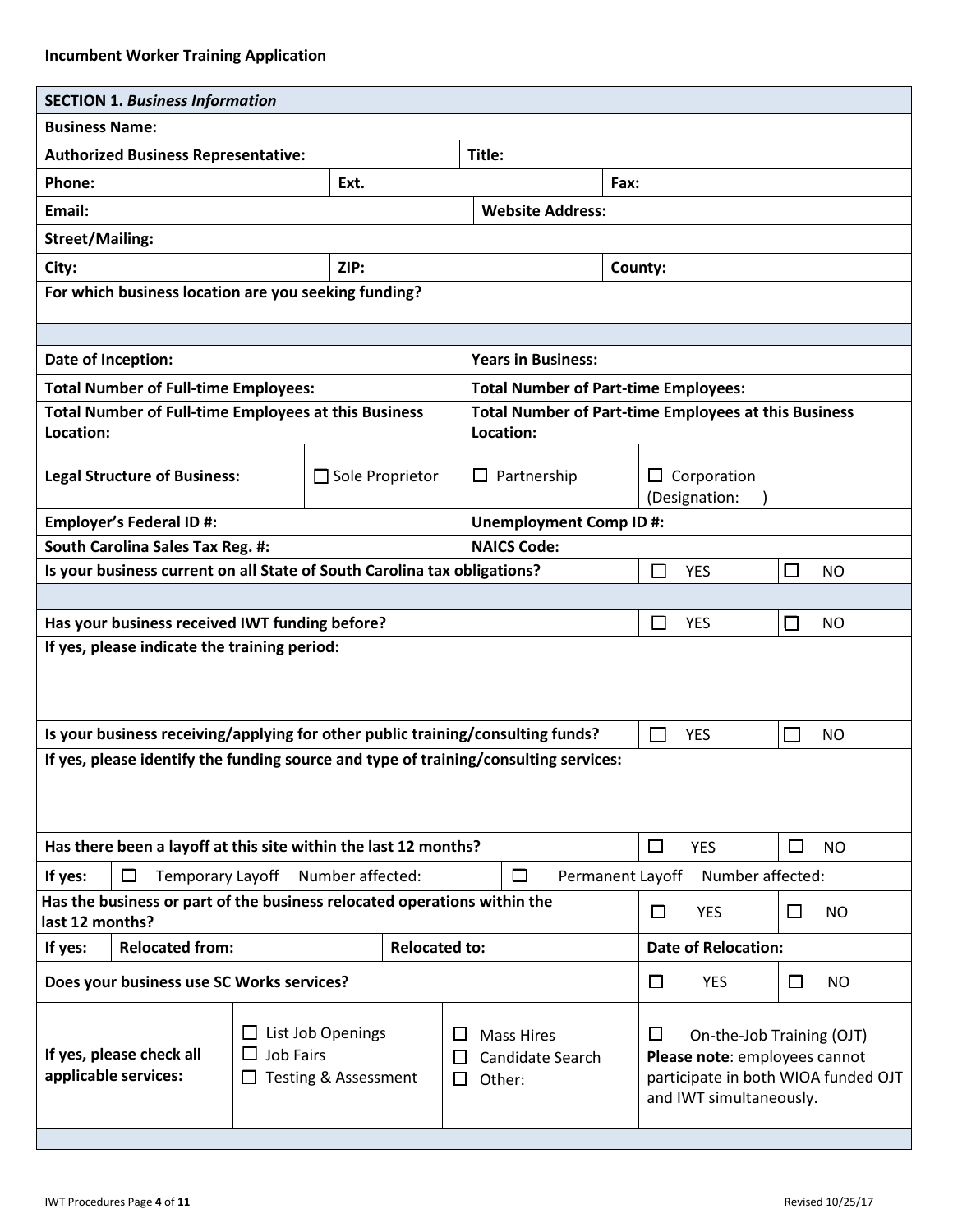| Our business is minority owned. (Please check one of the boxes below)    |         |                                 |  |  |  |
|--------------------------------------------------------------------------|---------|---------------------------------|--|--|--|
| Women owned                                                              |         | Asian/American owned            |  |  |  |
| African/American owned                                                   |         | Native/American owned           |  |  |  |
| Hispanic/American owned                                                  |         | Other minority owned (specify): |  |  |  |
|                                                                          |         |                                 |  |  |  |
| <b>Amount of Funding Requested:</b>                                      | \$ 0.00 | <b>Number of Trainees:</b>      |  |  |  |
| <b>Start Date:</b>                                                       |         | <b>End Date:</b>                |  |  |  |
| Type(s) of training proposed (ex: Maintenance, Quality, Computer, etc.): |         |                                 |  |  |  |
|                                                                          |         |                                 |  |  |  |

**How did you learn about Incumbent Worker Training?**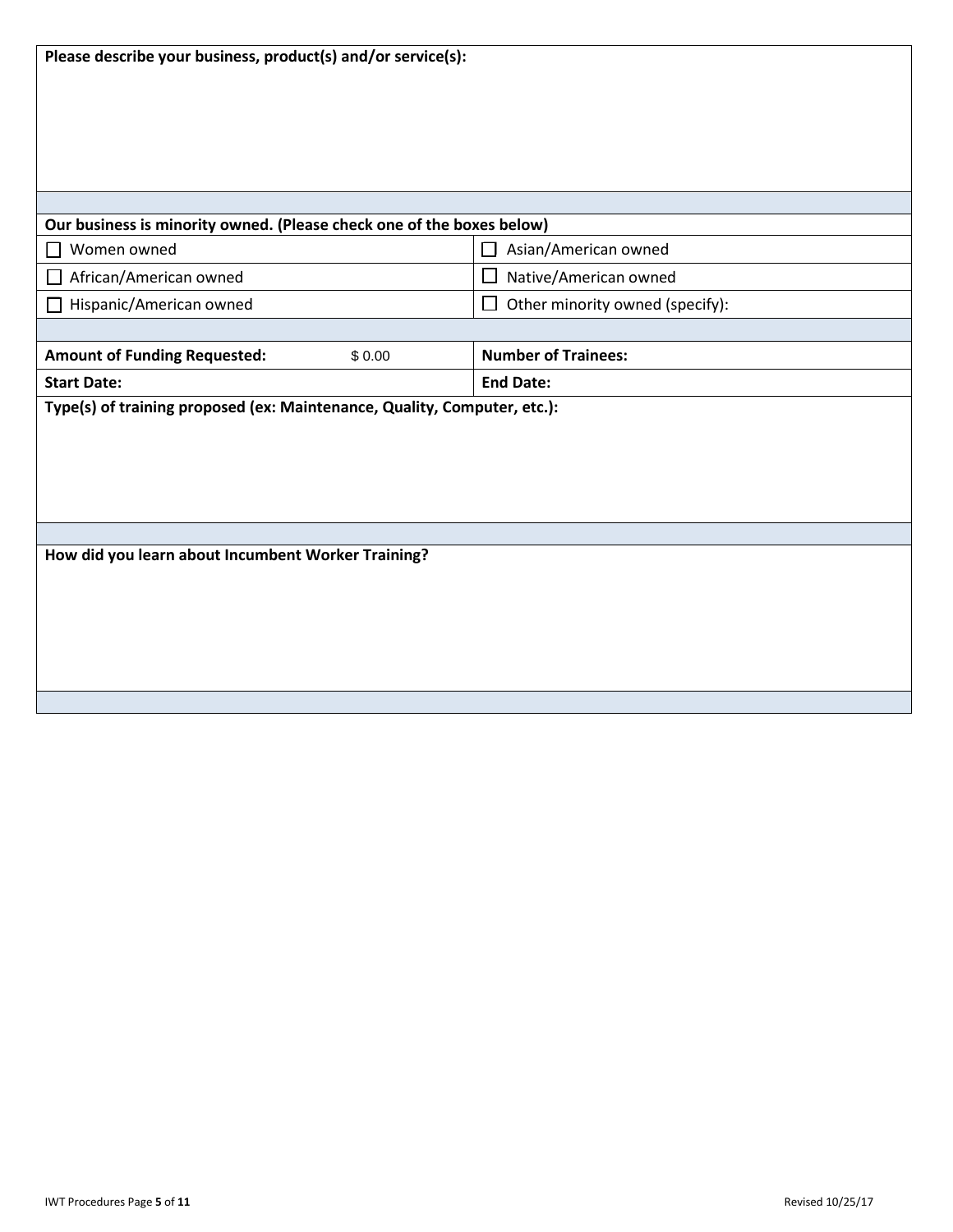| <b>SECTION 2. Eligibility Criteria</b><br>Please check all boxes that apply. Attach additional sheets if necessary. |                                                |                                                    |  |  |  |  |  |
|---------------------------------------------------------------------------------------------------------------------|------------------------------------------------|----------------------------------------------------|--|--|--|--|--|
| Incumbent worker training is necessary due to:                                                                      |                                                |                                                    |  |  |  |  |  |
| <b>Business expansion</b>                                                                                           | Changing industry requirements                 |                                                    |  |  |  |  |  |
| Retooling of our business process                                                                                   | The introduction of new services/product lines |                                                    |  |  |  |  |  |
| New organizational structuring                                                                                      | Avert a layoff                                 |                                                    |  |  |  |  |  |
| New technology                                                                                                      | Competitive business expansion                 |                                                    |  |  |  |  |  |
| Please provide an explanation of the selections above:                                                              |                                                |                                                    |  |  |  |  |  |
|                                                                                                                     |                                                |                                                    |  |  |  |  |  |
|                                                                                                                     |                                                |                                                    |  |  |  |  |  |
|                                                                                                                     |                                                |                                                    |  |  |  |  |  |
| The proposed training would:                                                                                        |                                                |                                                    |  |  |  |  |  |
| Significantly increase employee skills                                                                              |                                                | $\square$ Save jobs within our business (How many? |  |  |  |  |  |
| Result in employee wage increases                                                                                   | $\Box$ Help prevent business relocation        |                                                    |  |  |  |  |  |
| Please provide an explanation supporting how the proposed training would accomplish the selections above:           |                                                |                                                    |  |  |  |  |  |
|                                                                                                                     |                                                |                                                    |  |  |  |  |  |
|                                                                                                                     |                                                |                                                    |  |  |  |  |  |
|                                                                                                                     |                                                |                                                    |  |  |  |  |  |
|                                                                                                                     |                                                |                                                    |  |  |  |  |  |
|                                                                                                                     |                                                |                                                    |  |  |  |  |  |
|                                                                                                                     |                                                |                                                    |  |  |  |  |  |
|                                                                                                                     |                                                |                                                    |  |  |  |  |  |
|                                                                                                                     |                                                |                                                    |  |  |  |  |  |
| <b>SECTION 3. Training Provider Information:</b>                                                                    |                                                |                                                    |  |  |  |  |  |
| If known, please answer the following.                                                                              |                                                |                                                    |  |  |  |  |  |
| <b>Name of Training Provider Representative:</b>                                                                    |                                                |                                                    |  |  |  |  |  |
| <b>Address:</b>                                                                                                     |                                                |                                                    |  |  |  |  |  |
| City:                                                                                                               | State:                                         | ZIP:                                               |  |  |  |  |  |
| Phone:<br>Fax:                                                                                                      |                                                |                                                    |  |  |  |  |  |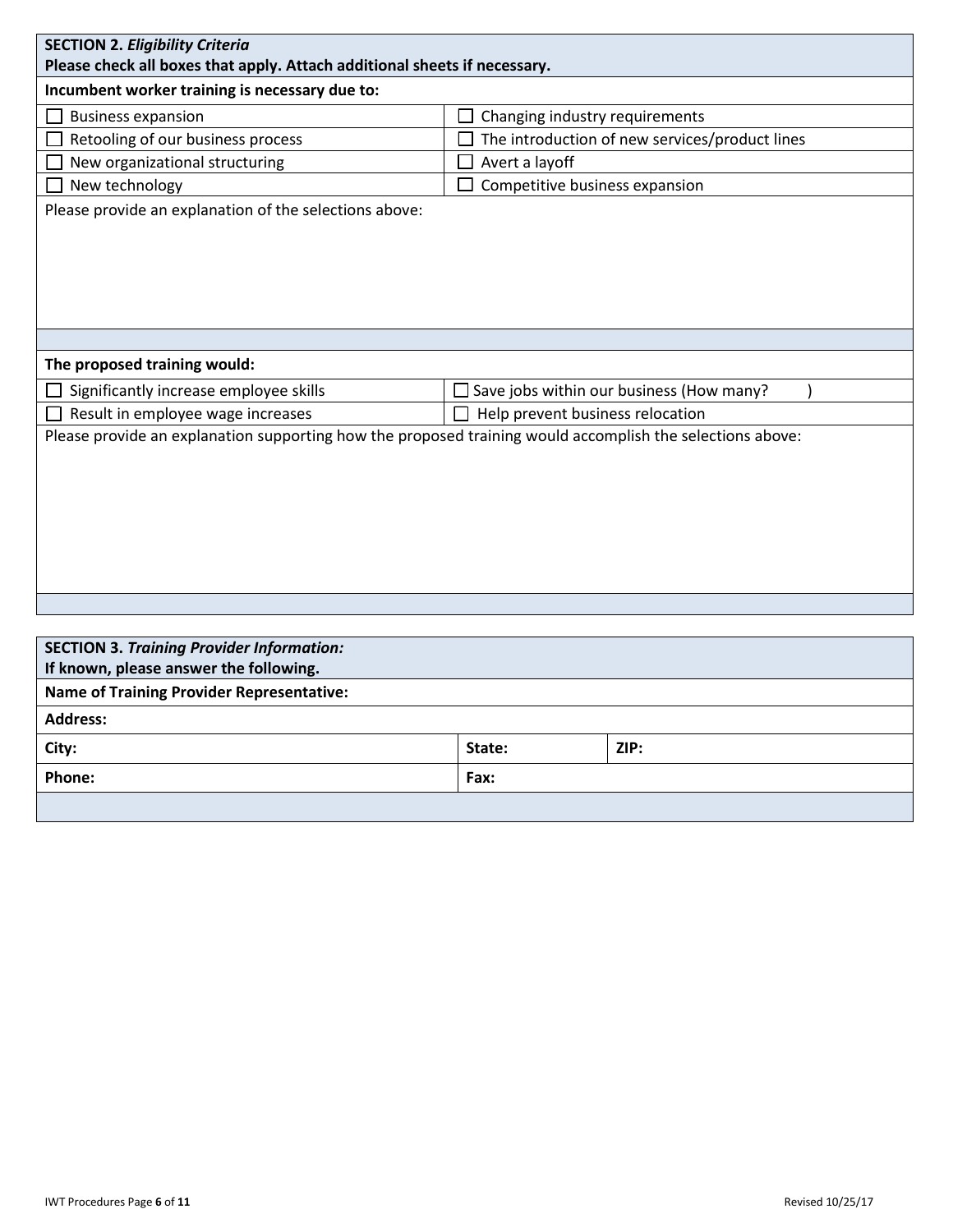**Up to 6 training programs may be requested on each application. If you would like to request more, please complete additional applications as necessary.** Please list in order of priority for your business

| <b>TRAINING #1</b>                                                                     |                                                                                        |        |                              |                                |  |  |  |
|----------------------------------------------------------------------------------------|----------------------------------------------------------------------------------------|--------|------------------------------|--------------------------------|--|--|--|
| <b>Name of Training:</b>                                                               |                                                                                        |        |                              |                                |  |  |  |
| <b>Training Description:</b>                                                           |                                                                                        |        |                              |                                |  |  |  |
|                                                                                        | <b>Training Institution/School:</b>                                                    |        |                              |                                |  |  |  |
| <b>Address:</b>                                                                        |                                                                                        |        |                              |                                |  |  |  |
| City:                                                                                  |                                                                                        | State: |                              | Zip:                           |  |  |  |
| Phone:                                                                                 |                                                                                        |        |                              |                                |  |  |  |
|                                                                                        | <b>Name of Trainer (if in-house):</b>                                                  |        |                              |                                |  |  |  |
|                                                                                        | <b>Anticipated training dates:</b>                                                     |        |                              |                                |  |  |  |
| of Training:                                                                           | <b>Projected Number of Hours</b>                                                       |        | <b>Number of Trainees:</b>   |                                |  |  |  |
|                                                                                        | Job Title(s) and Length(s) of Employment:                                              |        |                              |                                |  |  |  |
| <b>Certification Earned:</b>                                                           |                                                                                        |        |                              |                                |  |  |  |
| <b>BUDGET</b>                                                                          | <b>Instructor Wages/Tuition:</b>                                                       |        |                              | *Materials/Supplies/Textbooks: |  |  |  |
|                                                                                        | *Other Costs:                                                                          |        | <b>TOTAL COST:</b>           | \$0.00                         |  |  |  |
|                                                                                        | *Please itemize costs related to materials, supplies, textbooks, and other costs here: |        |                              |                                |  |  |  |
|                                                                                        |                                                                                        |        |                              |                                |  |  |  |
|                                                                                        |                                                                                        |        |                              |                                |  |  |  |
|                                                                                        |                                                                                        |        |                              |                                |  |  |  |
| <b>TRAINING #2</b>                                                                     |                                                                                        |        |                              |                                |  |  |  |
| <b>Name of Training:</b>                                                               |                                                                                        |        |                              |                                |  |  |  |
| <b>Training Description:</b>                                                           |                                                                                        |        |                              |                                |  |  |  |
|                                                                                        | <b>Training Institution/School:</b>                                                    |        |                              |                                |  |  |  |
| <b>Address:</b>                                                                        |                                                                                        |        |                              |                                |  |  |  |
| City:                                                                                  |                                                                                        | State: | Zip:                         |                                |  |  |  |
| Phone:                                                                                 |                                                                                        |        |                              |                                |  |  |  |
|                                                                                        | <b>Name of Trainer (if in-house):</b>                                                  |        |                              |                                |  |  |  |
|                                                                                        | <b>Anticipated training dates:</b>                                                     |        |                              |                                |  |  |  |
|                                                                                        | <b>Projected Number of Hours</b><br><b>Number of Trainees:</b>                         |        |                              |                                |  |  |  |
| of Training:                                                                           |                                                                                        |        |                              |                                |  |  |  |
| Job Title(s) and Length(s) of Employment:                                              |                                                                                        |        |                              |                                |  |  |  |
| <b>Certification Earned:</b>                                                           |                                                                                        |        |                              |                                |  |  |  |
| *Materials/Supplies/Textbooks:<br><b>BUDGET</b><br><b>Instructor Wages/Tuition:</b>    |                                                                                        |        |                              |                                |  |  |  |
| *Other Costs:                                                                          |                                                                                        |        | <b>TOTAL COST:</b><br>\$0.00 |                                |  |  |  |
| *Please itemize costs related to materials, supplies, textbooks, and other costs here: |                                                                                        |        |                              |                                |  |  |  |
|                                                                                        |                                                                                        |        |                              |                                |  |  |  |
|                                                                                        |                                                                                        |        |                              |                                |  |  |  |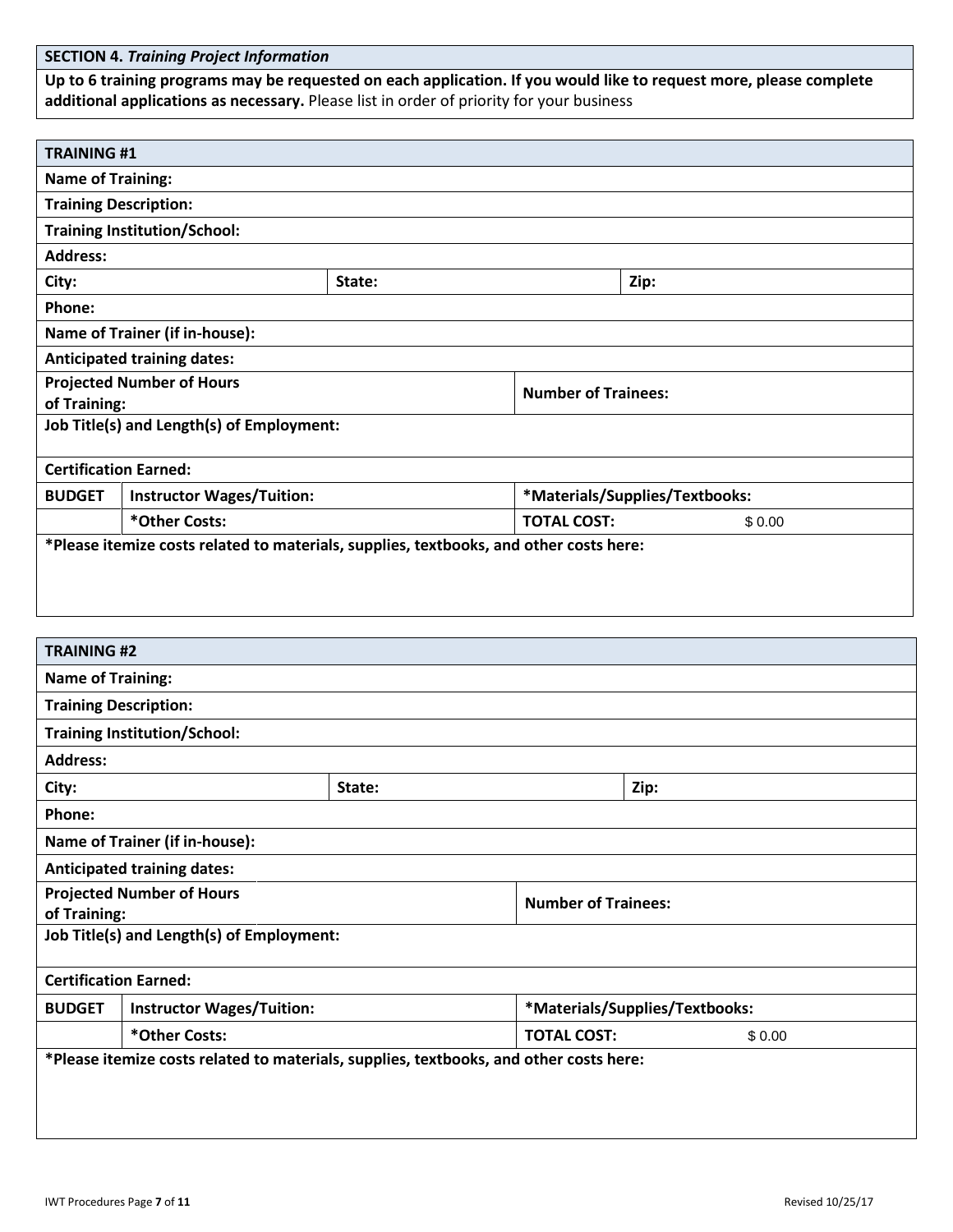| <b>TRAINING#3</b>                                                                      |                                           |        |                            |                                |        |
|----------------------------------------------------------------------------------------|-------------------------------------------|--------|----------------------------|--------------------------------|--------|
| <b>Name of Training:</b>                                                               |                                           |        |                            |                                |        |
|                                                                                        | <b>Training Description:</b>              |        |                            |                                |        |
|                                                                                        | <b>Training Institution/School:</b>       |        |                            |                                |        |
| <b>Address:</b>                                                                        |                                           |        |                            |                                |        |
| City:                                                                                  |                                           | State: |                            | Zip:                           |        |
| Phone:                                                                                 |                                           |        |                            |                                |        |
|                                                                                        | <b>Name of Trainer (if in-house):</b>     |        |                            |                                |        |
|                                                                                        | <b>Anticipated training dates:</b>        |        |                            |                                |        |
| <b>Projected Number of Hours</b>                                                       |                                           |        | <b>Number of Trainees:</b> |                                |        |
| of Training:                                                                           |                                           |        |                            |                                |        |
|                                                                                        | Job Title(s) and Length(s) of Employment: |        |                            |                                |        |
| <b>Certification Earned:</b>                                                           |                                           |        |                            |                                |        |
| <b>BUDGET</b>                                                                          | <b>Instructor Wages/Tuition:</b>          |        |                            | *Materials/Supplies/Textbooks: |        |
| *Other Costs:                                                                          |                                           |        | <b>TOTAL COST:</b>         |                                | \$0.00 |
| *Please itemize costs related to materials, supplies, textbooks, and other costs here: |                                           |        |                            |                                |        |
|                                                                                        |                                           |        |                            |                                |        |
|                                                                                        |                                           |        |                            |                                |        |
|                                                                                        |                                           |        |                            |                                |        |
|                                                                                        |                                           |        |                            |                                |        |

| <b>TRAINING #4</b>                                                                     |                                           |        |  |                                |  |  |
|----------------------------------------------------------------------------------------|-------------------------------------------|--------|--|--------------------------------|--|--|
|                                                                                        | <b>Name of Training:</b>                  |        |  |                                |  |  |
| <b>Training Description:</b>                                                           |                                           |        |  |                                |  |  |
|                                                                                        | <b>Training Institution/School:</b>       |        |  |                                |  |  |
| <b>Address:</b>                                                                        |                                           |        |  |                                |  |  |
| City:                                                                                  |                                           | State: |  | Zip:                           |  |  |
| Phone:                                                                                 |                                           |        |  |                                |  |  |
|                                                                                        | <b>Name of Trainer (if in-house):</b>     |        |  |                                |  |  |
|                                                                                        | <b>Anticipated training dates:</b>        |        |  |                                |  |  |
| <b>Projected Number of Hours</b><br><b>Number of Trainees:</b>                         |                                           |        |  |                                |  |  |
| of Training:                                                                           |                                           |        |  |                                |  |  |
|                                                                                        | Job Title(s) and Length(s) of Employment: |        |  |                                |  |  |
| <b>Certification Earned:</b>                                                           |                                           |        |  |                                |  |  |
| <b>BUDGET</b>                                                                          | <b>Instructor Wages/Tuition:</b>          |        |  | *Materials/Supplies/Textbooks: |  |  |
| *Other Costs:<br><b>TOTAL COST:</b><br>\$0.00                                          |                                           |        |  |                                |  |  |
| *Please itemize costs related to materials, supplies, textbooks, and other costs here: |                                           |        |  |                                |  |  |
|                                                                                        |                                           |        |  |                                |  |  |
|                                                                                        |                                           |        |  |                                |  |  |
|                                                                                        |                                           |        |  |                                |  |  |
|                                                                                        |                                           |        |  |                                |  |  |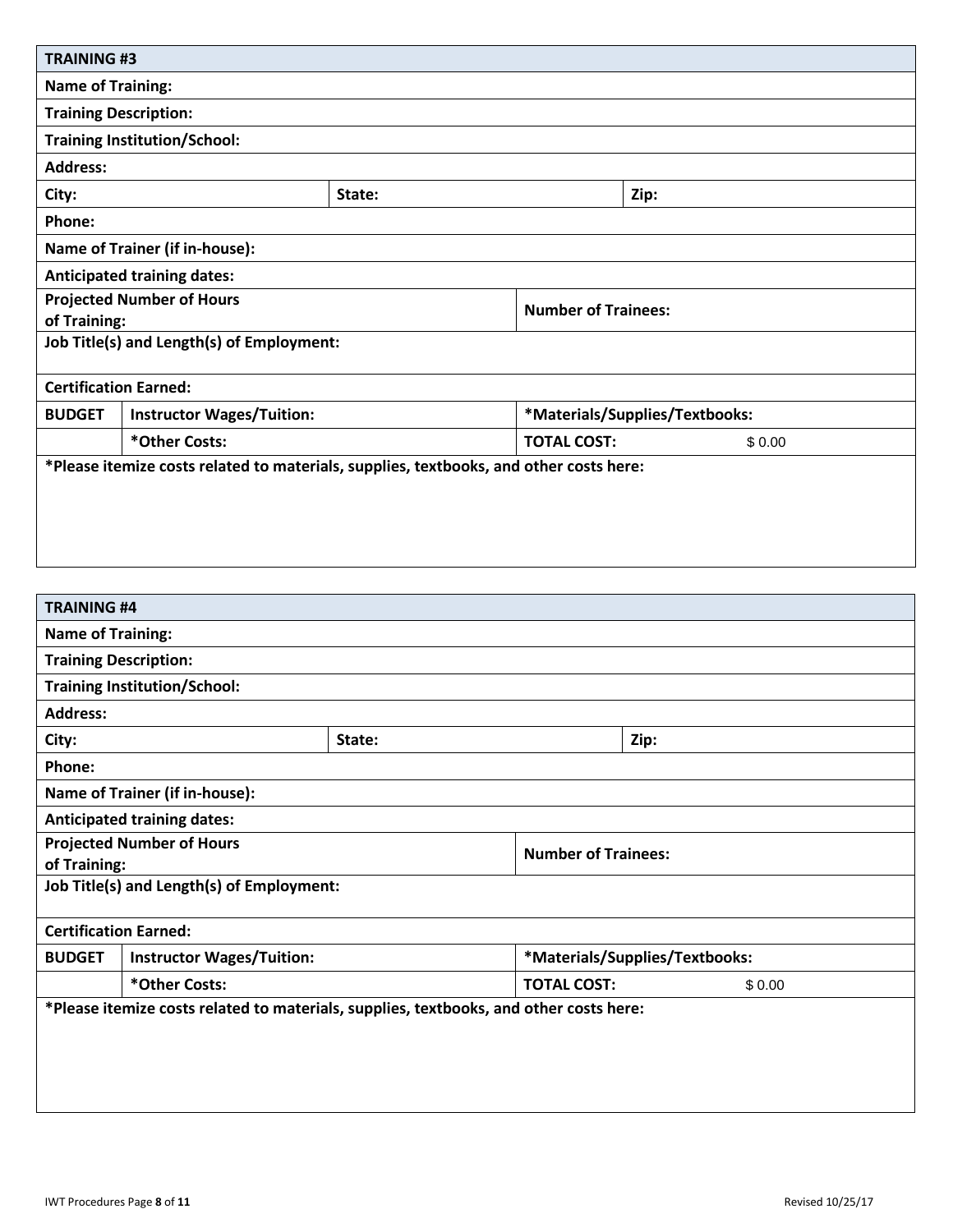| <b>TRAINING #5</b>                                                                     |                                           |        |                            |                                |        |
|----------------------------------------------------------------------------------------|-------------------------------------------|--------|----------------------------|--------------------------------|--------|
| <b>Name of Training:</b>                                                               |                                           |        |                            |                                |        |
|                                                                                        | <b>Training Description:</b>              |        |                            |                                |        |
|                                                                                        | <b>Training Institution/School:</b>       |        |                            |                                |        |
| <b>Address:</b>                                                                        |                                           |        |                            |                                |        |
| City:                                                                                  |                                           | State: |                            | Zip:                           |        |
| Phone:                                                                                 |                                           |        |                            |                                |        |
|                                                                                        | <b>Name of Trainer (if in-house):</b>     |        |                            |                                |        |
|                                                                                        | <b>Anticipated training dates:</b>        |        |                            |                                |        |
|                                                                                        | <b>Projected Number of Hours</b>          |        | <b>Number of Trainees:</b> |                                |        |
| of Training:                                                                           |                                           |        |                            |                                |        |
|                                                                                        | Job Title(s) and Length(s) of Employment: |        |                            |                                |        |
|                                                                                        | <b>Certification Earned:</b>              |        |                            |                                |        |
| <b>BUDGET</b>                                                                          | <b>Instructor Wages/Tuition:</b>          |        |                            | *Materials/Supplies/Textbooks: |        |
| *Other Costs:                                                                          |                                           |        | <b>TOTAL COST:</b>         |                                | \$0.00 |
| *Please itemize costs related to materials, supplies, textbooks, and other costs here: |                                           |        |                            |                                |        |
|                                                                                        |                                           |        |                            |                                |        |
|                                                                                        |                                           |        |                            |                                |        |
|                                                                                        |                                           |        |                            |                                |        |
|                                                                                        |                                           |        |                            |                                |        |
|                                                                                        |                                           |        |                            |                                |        |

| <b>TRAINING#6</b>                                                                      |                                           |        |                            |                                |  |  |  |
|----------------------------------------------------------------------------------------|-------------------------------------------|--------|----------------------------|--------------------------------|--|--|--|
|                                                                                        | <b>Name of Training:</b>                  |        |                            |                                |  |  |  |
| <b>Training Description:</b>                                                           |                                           |        |                            |                                |  |  |  |
|                                                                                        | <b>Training Institution/School:</b>       |        |                            |                                |  |  |  |
| <b>Address:</b>                                                                        |                                           |        |                            |                                |  |  |  |
| City:                                                                                  |                                           | State: |                            | Zip:                           |  |  |  |
| Phone:                                                                                 |                                           |        |                            |                                |  |  |  |
|                                                                                        | <b>Name of Trainer (if in-house):</b>     |        |                            |                                |  |  |  |
|                                                                                        | <b>Anticipated training dates:</b>        |        |                            |                                |  |  |  |
| <b>Projected Number of Hours</b>                                                       |                                           |        | <b>Number of Trainees:</b> |                                |  |  |  |
| of Training:                                                                           |                                           |        |                            |                                |  |  |  |
|                                                                                        | Job Title(s) and Length(s) of Employment: |        |                            |                                |  |  |  |
| <b>Certification Earned:</b>                                                           |                                           |        |                            |                                |  |  |  |
| <b>BUDGET</b>                                                                          | <b>Instructor Wages/Tuition:</b>          |        |                            | *Materials/Supplies/Textbooks: |  |  |  |
| *Other Costs:<br><b>TOTAL COST:</b><br>\$0.00                                          |                                           |        |                            |                                |  |  |  |
| *Please itemize costs related to materials, supplies, textbooks, and other costs here: |                                           |        |                            |                                |  |  |  |
|                                                                                        |                                           |        |                            |                                |  |  |  |
|                                                                                        |                                           |        |                            |                                |  |  |  |
|                                                                                        |                                           |        |                            |                                |  |  |  |
|                                                                                        |                                           |        |                            |                                |  |  |  |
|                                                                                        |                                           |        |                            |                                |  |  |  |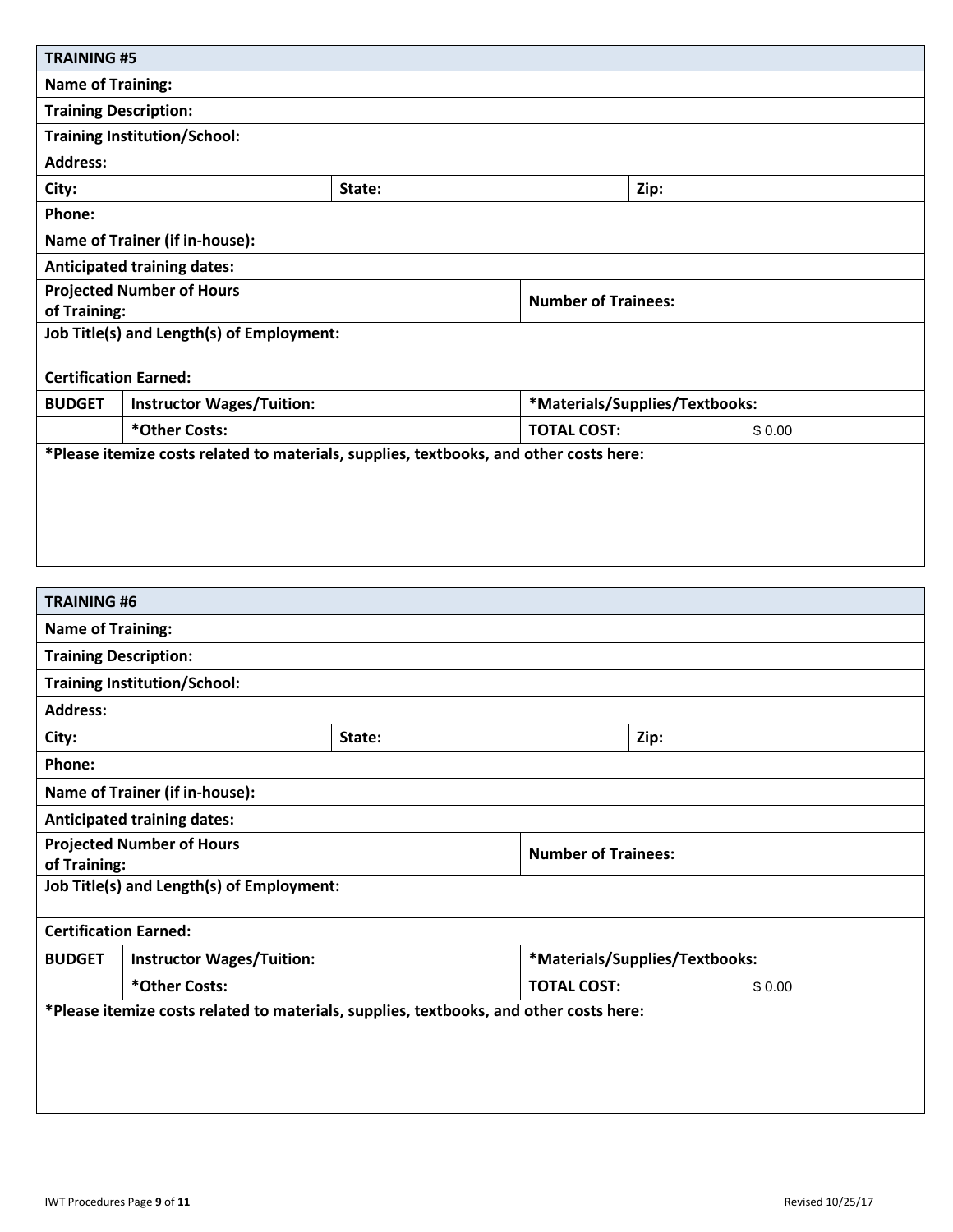**SECTION 5.** *Training Program Budget* 

*Please note:* **businesses/consortia must contribute to the cost of the training project, with minimum contributions of: (1) 10 percent of the cost for business locations or consortia with no more than 50 employees**

**(2) 25 percent of the cost for business locations or consortia with more than 50 employees, but no more than 100 employees**

**(3) 50 percent of the costs for a business location or consortia with more than 100 employees**

| <b>BUDGET CATEGORY</b>                                                          | <b>TRAINING ASSISTANCE</b><br><b>REQUESTED</b> | <b>BUSINESS MATCHING</b><br><b>CONTRIBUTION</b> | <b>TOTAL</b>     |
|---------------------------------------------------------------------------------|------------------------------------------------|-------------------------------------------------|------------------|
| <b>INSTRUCTOR</b><br><b>WAGES/TUITION</b>                                       |                                                |                                                 | \$0.00           |
| MATERIALS/SUPPLIES/<br><b>TEXTBOOKS</b>                                         |                                                |                                                 | \$0.00           |
| <b>WAGES PAID WHILE</b><br><b>ATTENDING TRAINING*</b>                           | XXXXXXXXXXXXXXXXX                              |                                                 | \$0.00           |
| <b>OTHER EMPLOYER</b><br><b>CONTRIBUTIONS TO THE</b><br><b>COST OF TRAINING</b> | XXXXXXXXXXXXXXXXX                              |                                                 | \$0.00           |
| <b>OTHER COSTS (describe)</b>                                                   |                                                |                                                 | \$0.00           |
| <b>TRAVEL</b>                                                                   | XXXXXXXXXXXXXXXXX                              | XXXXXXXXXXXXXXXX                                | XXXXXXXXXXXXXXXX |
| <b>TOTAL</b>                                                                    | \$0.00                                         | \$0.00                                          | \$0.00           |

*\*Note:* **Wages paid to employees while attending training may be used as the business's/consortium's contribution to the cost of training**